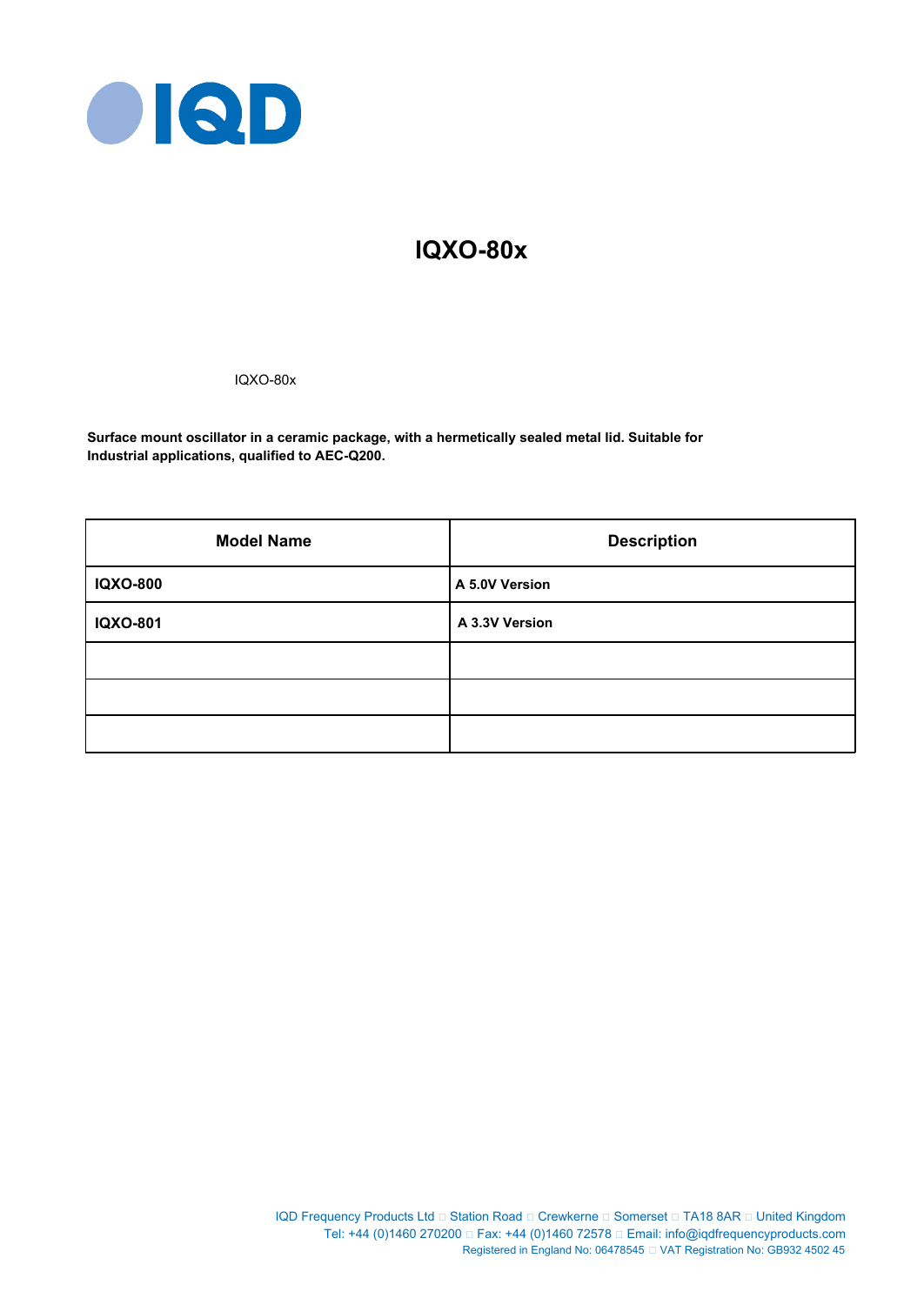

# **IQXO-800 Crystal Clock Oscillator Specification**

#### **ISSUE 2; December 2021**

#### **Description**

 $\blacksquare$ Surface mount oscillator in a ceramic package, with a hermetically sealed metal lid. Suitable for Industrial applications, qualified to AEC-Q200.

#### **Frequency Parameters**

- 
- 
- 

### Frequency 4.0MHz to 110.0MHz Frequency Stability ±50.00ppm to ±100.00ppm Ageing t5ppm max per year @ 25°C

- **Electrical Parameters**
- o. Supply Voltage 5.0V ±10%

#### **Operating Temperature Ranges**

- $\blacksquare$ 0 to 70°C
- -40 to 85°C
- **Output Details**

Output Compatibility **HCMOS**  $\blacksquare$ Drive Capability 15pF

#### **Output Control**

 $\blacksquare$ Tri-State Operation: Logic '1' (>90%Vs) to pad 1 enables oscillator output. Logic '0' (<10%Vs) to pad 1 disables oscillator output; when disabled the oscillator output goes to the high impedance state.

No connection to pad 1 enables oscillator output.

Standby Current: 10μA max  $\blacksquare$ 

#### **Environmental Parameters**

- Storage Temperature Range: –55 to 125°C Ξ
- Qualified to AEC-Q200.

#### **Manufacturing Details**

Maximum Process Temperature: 260°C (10secs max)  $\blacksquare$ 

#### **Ordering Information**

■ Frequency\* Model\* Output Compatibility Frequency Stability (over operating temperature range)\* Operating Temperature Range\* Supply Voltage (\*minimum required) Example  $\blacksquare$ 10.0MHz IQXO-800 HCMOS ±100ppm –40 to 85C 5.0V

#### **Compliance**

 $\blacksquare$ 

RoHS Status (2015/863/EU) Compliant  $\blacksquare$ 

REACh Status **Compliant** 

MSL Rating (JDEC-STD-033): Not Applicable ٠

### **Packaging Details**

- $\blacksquare$ Pack Style: Cutt Cut tape Pack Size: 100
- Pack Style: Reel Tape & reel in accordance with EIA-481-D  $\blacksquare$ Pack Size: 3,000



 $\mathbf{A}$ 

#### **Outline (mm)**



#### **Wave Form**

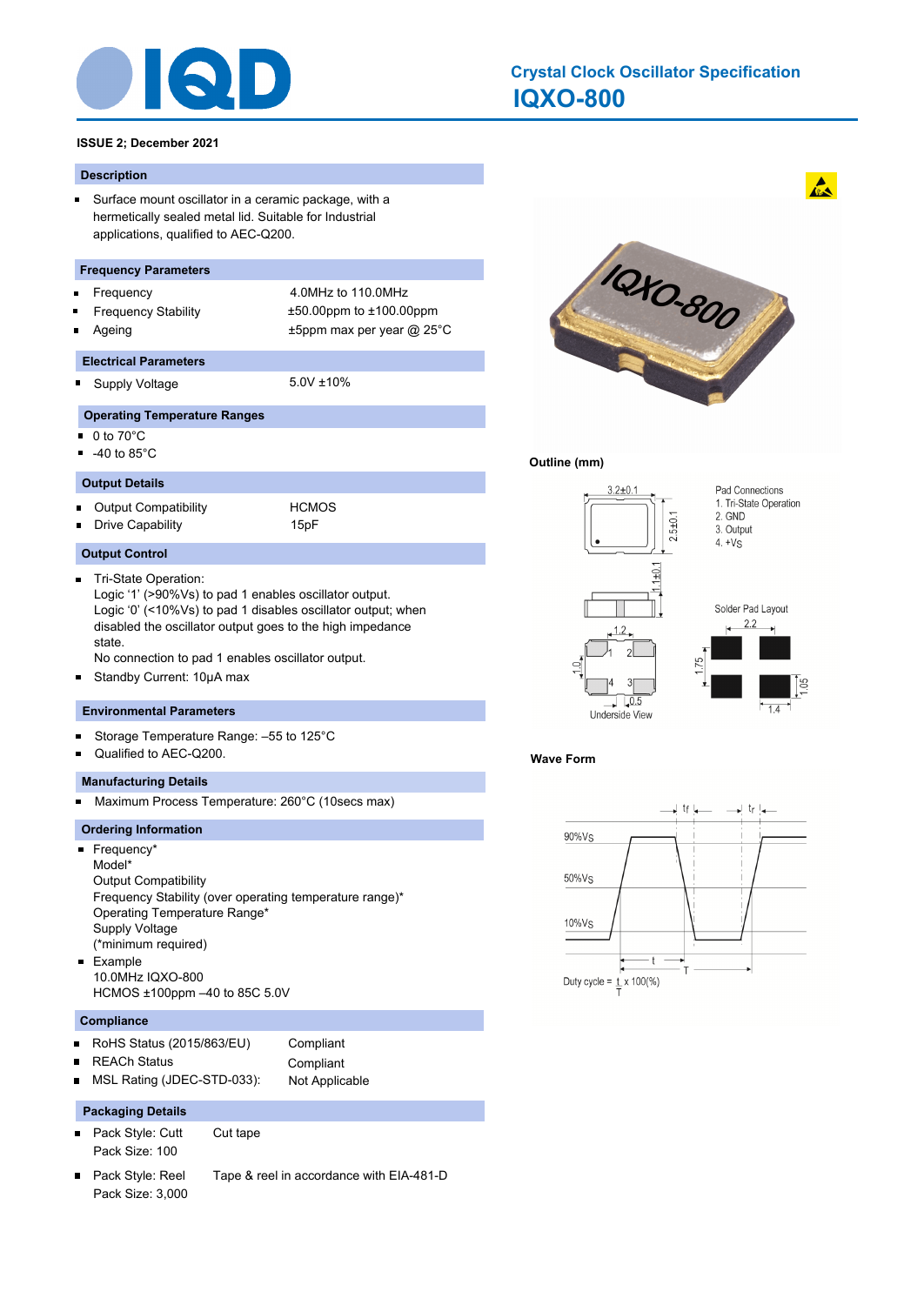

### **ISSUE 2; December 2021**

### **Electrical Specification - maximum limiting values 5.0V ±10%**

| Frequency<br>Min | Frequency<br>Max | Temperature<br>Range | <b>Stability</b><br>(Min) | <b>Current</b><br><b>Draw</b> | <b>Rise and Fall</b><br>Time | <b>Duty Cycle</b> |
|------------------|------------------|----------------------|---------------------------|-------------------------------|------------------------------|-------------------|
|                  |                  | $^{\circ}$ C         | ppm                       | mA                            | ns                           | $\%$              |
| 4.0MHz           | 9.999999MHz      | 0 to 70              | ±50.0                     | 10                            | 10                           | 40/60%            |
|                  |                  | $-40$ to 85          | ±50.0                     | 10                            | 10                           | 40/60%            |
| 10.0MHz          | 19.999999MHz     | 0 to 70              | ±50.0                     | 15                            | 10                           | 40/60%            |
|                  |                  | $-40$ to 85          | ±50.0                     | 15                            | 10                           | 40/60%            |
| 20.0MHz          | 29.999999MHz     | 0 to 70              | ±50.0                     | 25                            | 10                           | 40/60%            |
|                  |                  | $-40$ to 85          | ±50.0                     | 25                            | 10                           | 40/60%            |
| 30.0MHz          | 49.999999MHz     | 0 to 70              | ±50.0                     | 35                            | 6                            | 40/60%            |
|                  |                  | $-40$ to 85          | ±50.0                     | 35                            | 6                            | 40/60%            |
| 50.0MHz          | 79.999999MHz     | 0 to 70              | ±50.0                     | 45                            | 5                            | 40/60%            |
|                  |                  | $-40$ to 85          | ±50.0                     | 45                            | 5                            | 40/60%            |
| 80.0MHz          | 99.999999MHz     | 0 to 70              | ±50.0                     | 50                            | 4.5                          | 40/60%            |
|                  |                  | $-40$ to 85          | ±50.0                     | 50                            | 4.5                          | 40/60%            |
| 100.0MHz         | 110.0MHz         | 0 to 70              | ±50.0                     | 55                            | 3.5                          | 40/60%            |
|                  |                  | $-40$ to 85          | ±50.0                     | 55                            | 3.5                          | 40/60%            |

*This document was correct at the time of printing; please contact your local sales office for the latest version. Click to view latest version on our website.*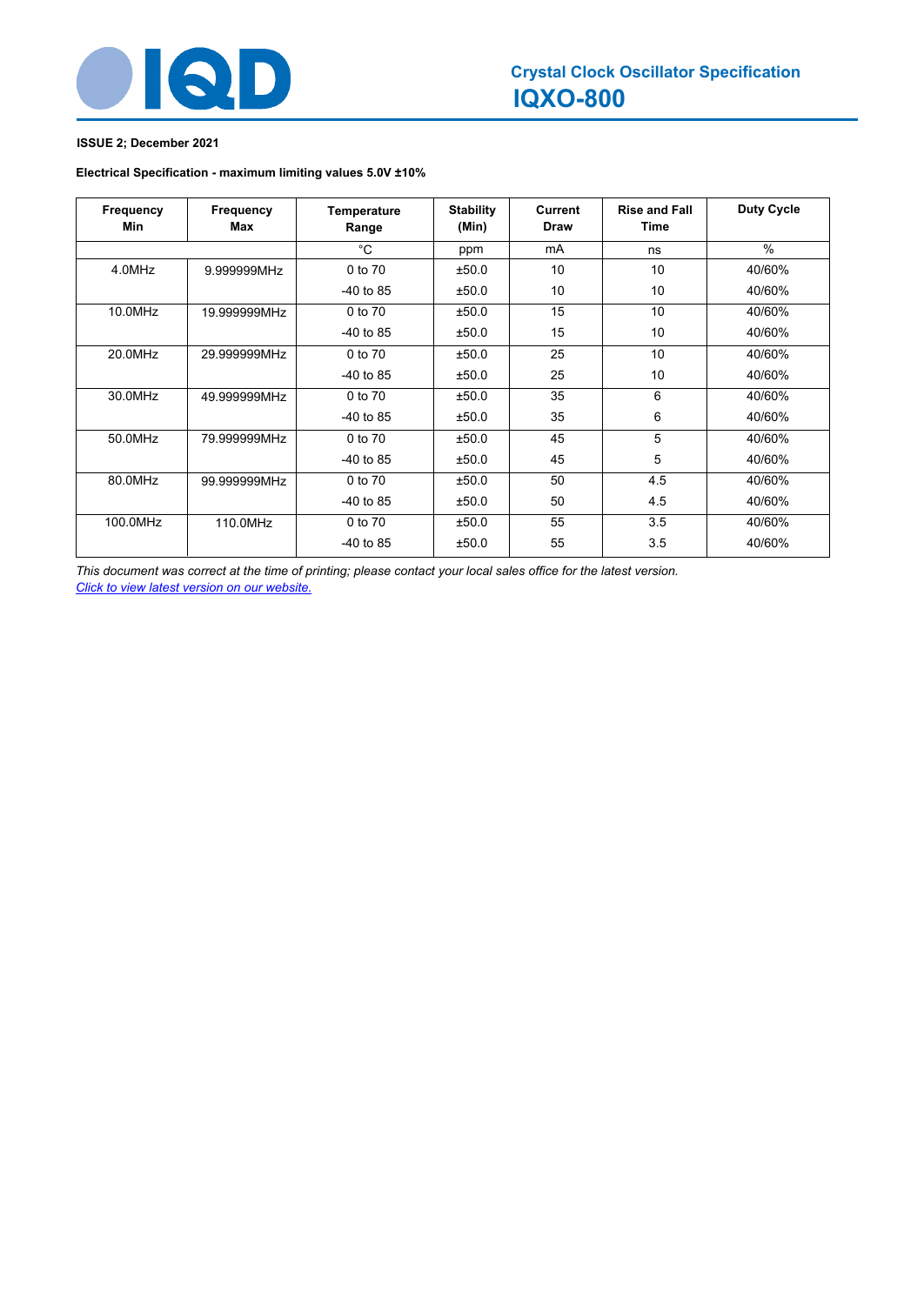

# **IQXO-801 Crystal Clock Oscillator Specification**

#### **ISSUE 2; August 2021**

#### **Description**

 $\blacksquare$ Surface mount oscillator in a ceramic package, with a hermetically sealed metal lid. Suitable for Industrial applications, qualified to AEC-Q200.

#### **Frequency Parameters**

- Frequency 4.0MHz to 110.0MHz
- Frequency Stability ±50.00ppm to ±100.00ppm
- Ageing t5ppm max per year @ 25°C

# **Electrical Parameters**

o. Supply Voltage 3.3V ±10%

#### **Operating Temperature Ranges**

- $\blacksquare$ 0 to 70°C
- -40 to 85°C
- **Output Details**

Output Compatibility **HCMOS**  $\blacksquare$ Drive Capability 15pF

#### **Output Control**

 $\blacksquare$ Tri-State Operation: Logic '1' (>90%Vs) to pad 1 enables oscillator output. Logic '0' (<10%Vs) to pad 1 disables oscillator output; when disabled the oscillator output goes to the high impedance state.

No connection to pad 1 enables oscillator output.

Standby Current: 10μA max  $\blacksquare$ 

#### **Environmental Parameters**

- Storage Temperature Range: –55 to 125°C Ξ
- Qualified to AEC-Q200.

#### **Manufacturing Details**

Maximum Process Temperature: 260°C (10secs max)  $\blacksquare$ 

#### **Ordering Information**

■ Frequency\* Model\* Output Compatibility Frequency Stability (over operating temperature range)\* Operating Temperature Range\* Supply Voltage (\*minimum required) Example  $\blacksquare$ 10.0MHz IQXO-801 HCMOS ±100ppm –40 to 85C 3.3V

#### **Compliance**

 $\blacksquare$ 

- RoHS Status (2015/863/EU) Compliant  $\blacksquare$ 
	- REACh Status **Compliant**
- MSL Rating (JDEC-STD-033): Not Applicable  $\blacksquare$

### **Packaging Details**

- $\blacksquare$ Pack Style: Cutt Cut tape Pack Size: 100
- Pack Style: Reel Tape & reel in accordance with EIA-481-D  $\blacksquare$ Pack Size: 3,000



#### **Outline (mm)**



#### **Wave Form**